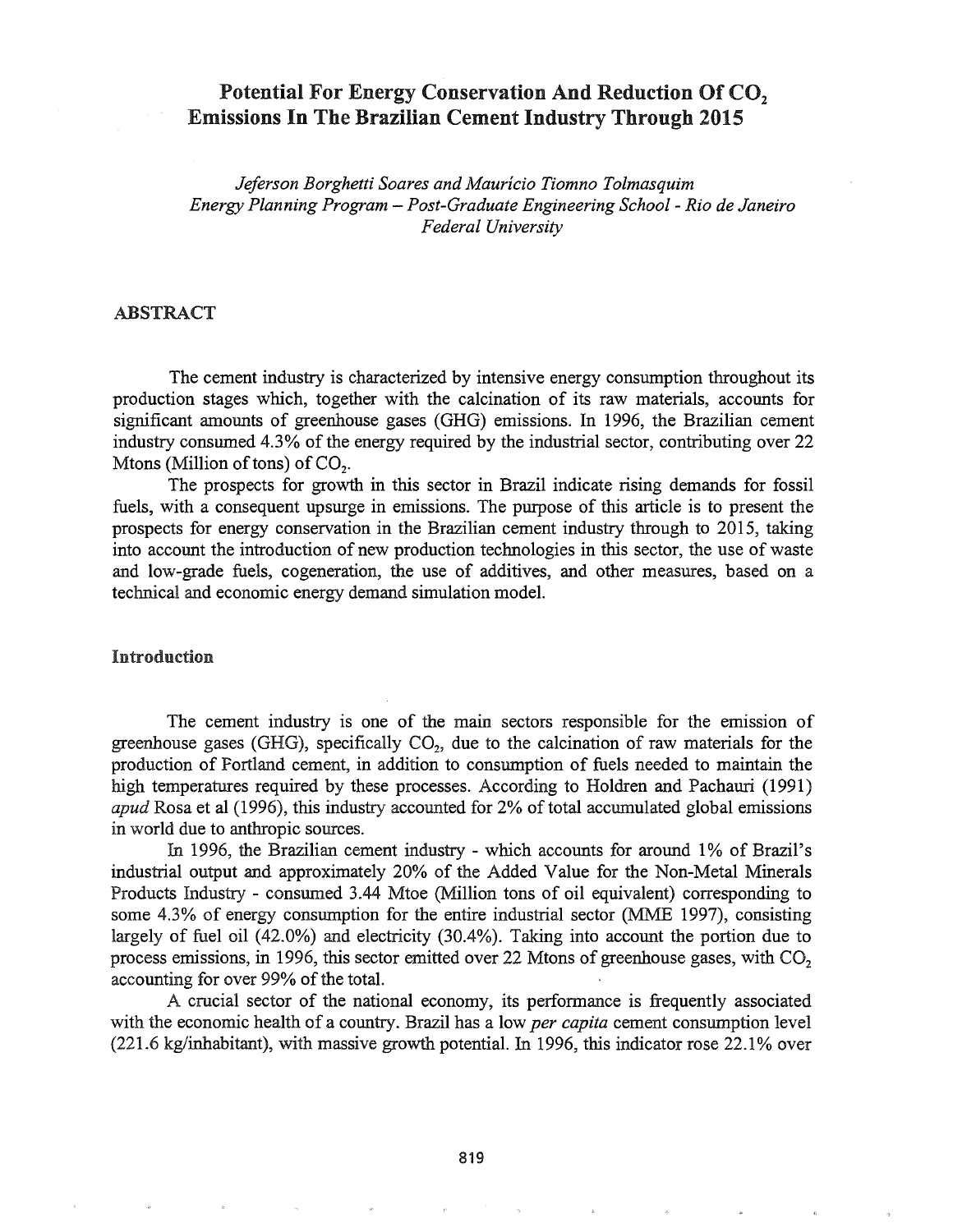the previous year (SNIC 1996). At the intemationallevel, Brazilian output ranked twelfth in 1995, with China heading up the global production ranking at over 445 Mtons a year.

Most of Brazil's cement output consists of Compound Portland Cement (77.1%), used for normal concrete construction. The cements with the highest levels of additives permitted in the standards - Blast-Furnace Portland Cement (10.1%) and Portland-Pozzolan Cement  $(7.1\%)$  – jointly account for a 17%-20% share of Brazilian output.

#### Energy Use And GHG Emissions By The Brazilian Cement Industry

The most energy intensive stage in cement production is without doubt clinker production, with the energy sources most widely used at the moment being fuel oil (42.0%) and electricity (30.4%) (MME 1996). The latter is used mainly to drive electric motors, and to a lesser extent for thermal energy requirements and lighting (MME/FDTE 1995). Fuel oil is used mainly for heating raw materials in order to bring about calcination and clinker production reactions. Other outstanding factors this year are the use of charcoal and coal at 8.9% and 16% respectively (MME 1997). Other energy sources playa modest role in terms of total consumption, used mainly for thermal energy requirements in furnaces and kilns.

Figure 1 shows the history of energy consumption by source in the Brazilian cement industry from 1980 through 1996. During this period, the use of fuel oil dropped sharply, due to the signature of the Protocol for the Reduction and Replacement of Fuel Oil Consumption in the Cement Industry, prompted by the second oil embargo in 1979.

An examination of the development of overall specific energy consumption by the Brazilian cement industry from 1980 through 1996 shows a downtrend over time, dropping from 942 kcal/kg of cement in 1980 to 732 kcal/kg of cement in 1996, reflecting an annual improvement rate of 1.56%. This marked drop in specific consumption of around 22.3% was achieved through a set of factors including the shut-down of wet process plants and/or conversion to dry process operations, as well as increased use of cement additives.



Figure 1. Development of consumption by source, 1980-1996 for selected years. (Source: Prepared on the basis of data from the MME, 1997).

From 1982 through 1988, the amount of additives noted in the sector for Compound Portland Cement ranged from 0% to 23%, resulting in a drop in the average specific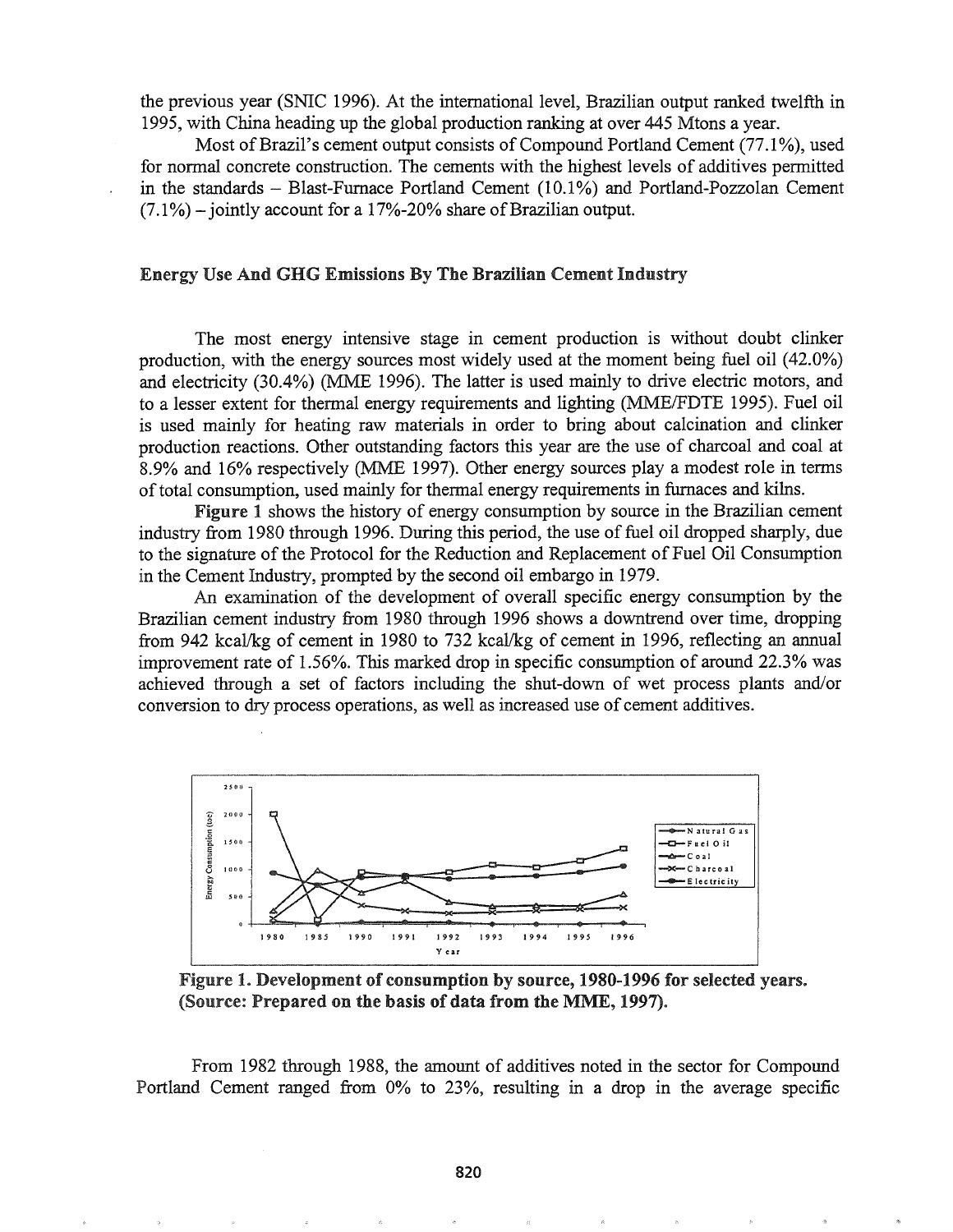consumption value from 962 kcal/kg of cement to 791 kcal/kg of cement. Moreover, in that period, the use of additives was also responsible for drop this average consumption from 384 kcal/kg of cement to 265 kcal/kg of cement for Blast Furnace Portland Cement and from 802 kcal/kg of cement to 748 kcal/kg of cement for Portland-Pozzolan Cement (Fonseca, Carmo & Terada 1992).

In terms of production technology, two major processes are basically used to manufacture clinker, known as dry process and wet process. They differ mainly in terms of the preparation of the raw materials, introduced in the form of powder with a low moisture level, or blended with water, respectively. However, the clinker produced by either of these processes is essentially the same, with no difference in the quality of the final product.

The main advantage of the dry process is an average specific heat energy consumption to 800 kcal/kg of clinker in Brazil (SNIC 1998) while for wet processing this figure hovers around 1200 kcal/kg of clinker. This is an important comparative advantage for an industry where fuel expenditures account for some  $18\%$ -20% of total costs and 35% - 40% of variable costs (Santi 1997). In Brazil, the dry process is more widely used, accounting for over 98% of the nation's cement output in 1996 (SNIC 1998).

Among the final energy use categories, the principal application is for thermal energy requirements (68.3%) represented by the rotating clinkering kiln. Driving power ranks second for consumption, taken up mainly by electrical start-up mechanisms for electric engines in machinery such as crushers, mills, conveyor belts etc. At a more marginal level is the start-up of combustion engines in excavators and trucks, with diesel oil used mainly for this, at around 97% of the total consumption of this energy source (MME/FDTE 1995). In 1996, the sector posted specific consumption of 105 kWh/ton of cement produced. From 1980 onwards, this figure dropped by some 12%, fluctuating over the period, particularly between 1992 and 1994. There is a wide range of performance levels for this indicator, with some plants operating at 90 kWh/ton of cement and other with specific consumption topping 200 kWh/ton.

The difference noted in electricity consumption between the various types of process derives from the manner of use for this energy source, as well as preparation and drying (when necessary), preparation and grinding the raw materials and cement, the exhaust system and the electrostatic precipitators (Silva & Nebra 1996). For cement production plants with specific electricity consumption ranging between 100 and 130 kWh/ton of cement, the typical use percentage distribution during the production stages is 3% for preparation of raw material; 32% for preparation and grinding of untreated material; 21% for blending, clinkering kiln and cooling; 41% for finish grinding; 2% for general and auxiliary jobs and 1% for lighting. Specific electricity consumption for each stage of the process thus varies greatly according to the technology used, as well as in function of the characteristics of the raw materials and the final products obtained (Silva 1994). In the global context, the Brazilian cement industry is in a mid-field position in terms of energy consumption rates (Figure 2).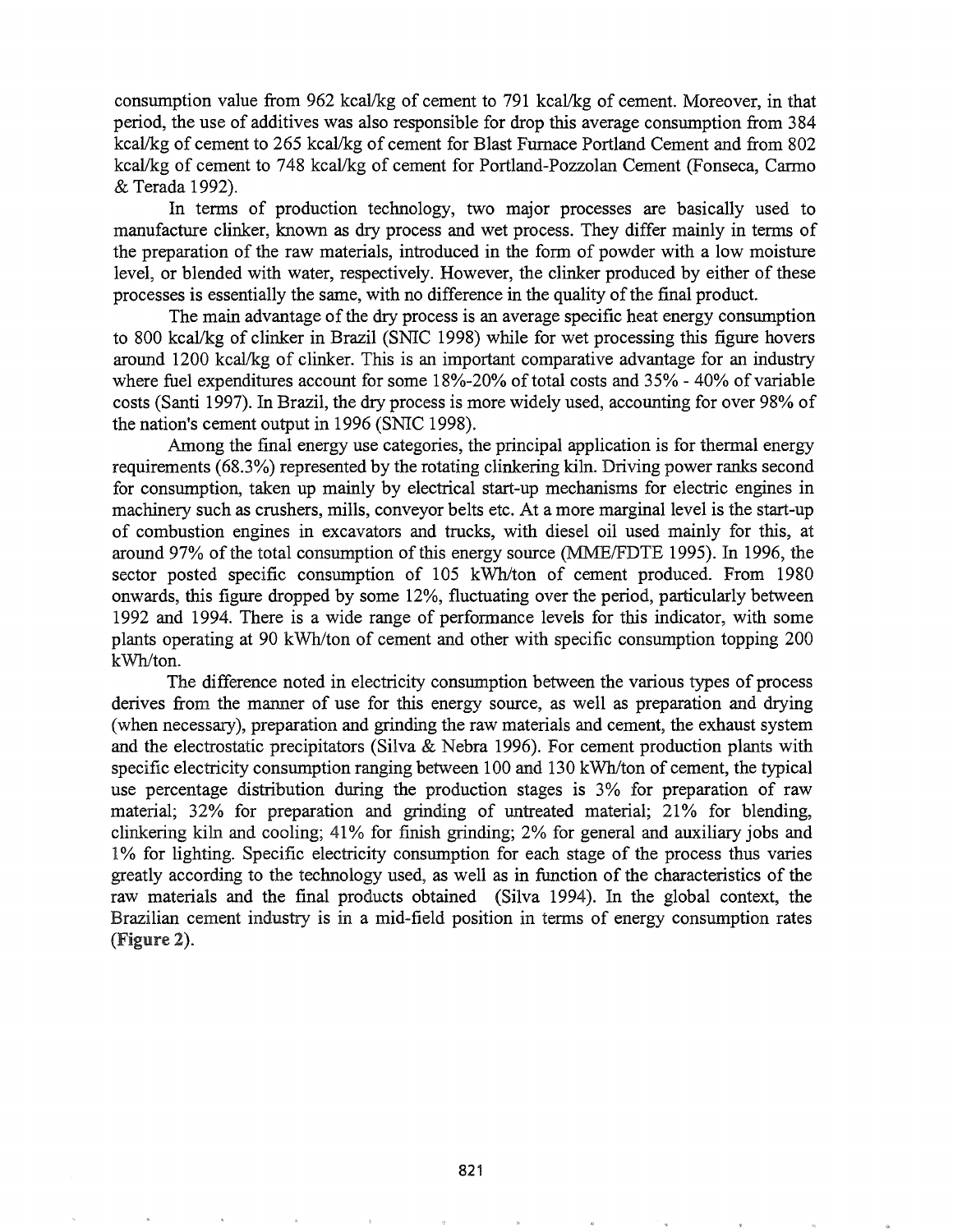

Figure 2. Energy consumption indicators in the cement industry for selected countries. (Source: Prepared on the basis of data from: WEC 1995; Silva 1994).

Carbon dioxide is main contribution by this sector to GHG emissions, accounting, on a mass basis, for over 99% of the total with minimal contributions from gases such as nitrogen oxides, methane and carbon monoxide. From 1980 through 1996, the specific emissions of CO<sub>2</sub> per ton of cement produced due to burning fossil fuels dropped by 18.43%, down from  $0.331$  ton of CO<sub>2</sub> per ton of cement in 1980 to around  $0.270$  ton of CO<sub>2</sub> per ton of cement in 1996. Added to this is the contribution made by the untreated materials decarbonation process, which reached a global rate of  $0.797$  ton of  $CO<sub>2</sub>$  per ton of cement in 1996. This reflects the improved energy perfonnance of this sector due to the adoption of more efficient production processes, although these results could be somewhat undermined through the replacement of fuel oil by coal under the Protocol signed in the 1980s when the use offuel oil dropped most steeply parallels the rising rates for specific emissions due to the replacement by coal, with a higher carbon emission factor per energy unit.

### Simulation Model For Energy Demand And GHG Emissions

The simulation of energy demands and  $CO<sub>2</sub>$  emissions in the Brazilian cement industry over the period was estimated by fine-tuning a component for this sector found in the Integrated Energy Planning Model (IEPM) developed at COPPE/UFRJ (Tolmasquim  $\&$ Szklo 1999).

The structure of this model follows the breakdown of the Portland Cement production process into five modules: 1) raw materials quarrying and crushing; 2) milling and blending of untreated raw materials; 3) homogenizing, clinker production and cooling; 4) finish grinding; and 5) other uses (Figure 3). This final stage includes uses such as lighting, as well as general and auxiliary jobs. In addition to these modules, a macro-economic module is included, which is designed to allow estimations of the activity levels of the sector (physical output), taking into account the effect of alterating the GDP compositon, based on macro-economic data, in order to estimate physical output for the year under study. This structure is fully coherent with the characteristics of this infrastructure sector, which reflects a close correlation with GDP development, and a performance that is generally more marked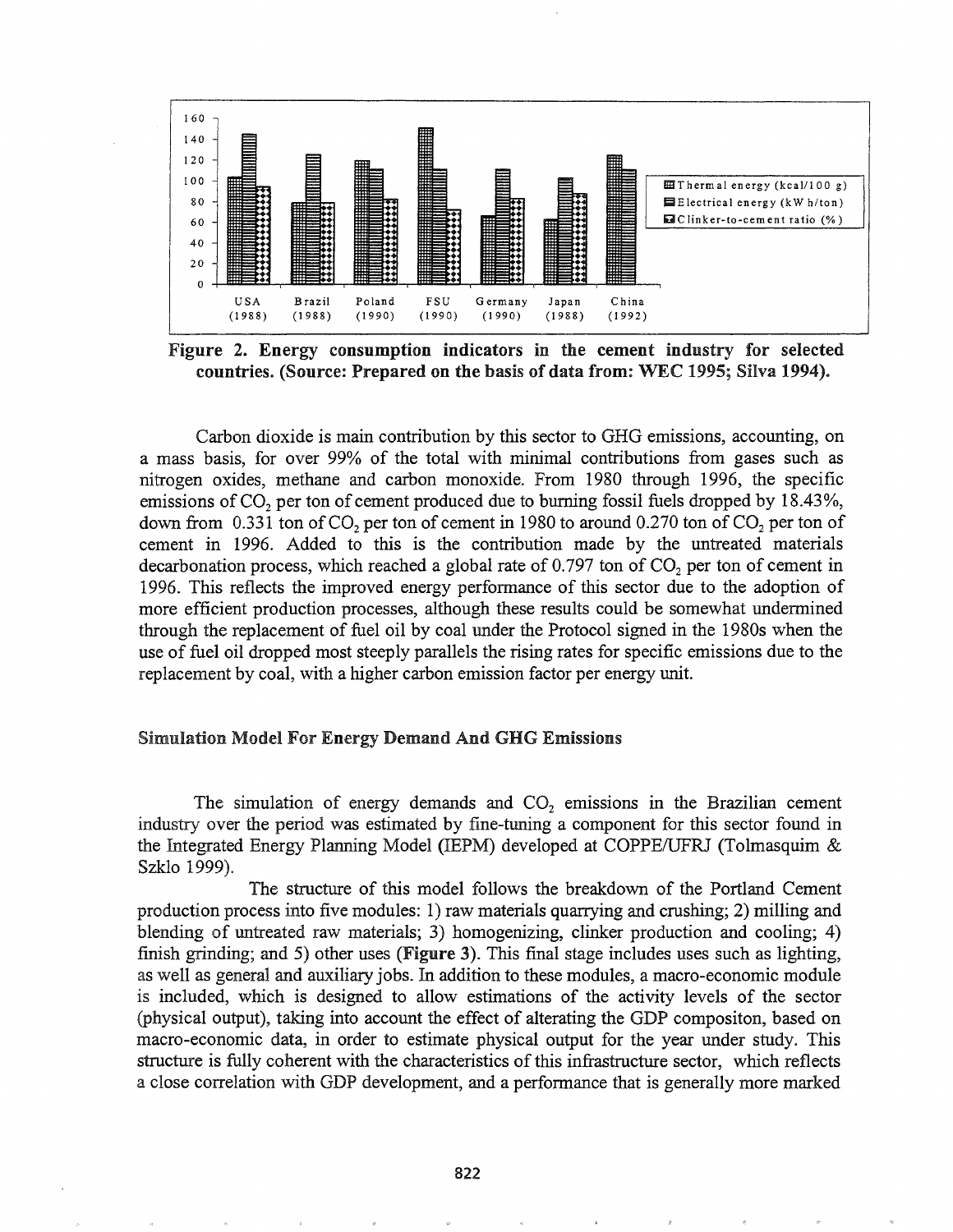than that of the economy overall, meaning that during periods of economic growth it expands more than the country in general, and during times of recession, its performance drops below that of the GDP as a whole. The physical output for the year  $t$  then is calculated from the relationship: Prod= (VA/PI)<sub>t\*</sub> (PI/VU), where VA is the Added Value; PI is the Industrial Product and VU is related to the ratio Added Value/physical output.



Figure 3. Simplified structure of the technical and economic model IEPM.

The division into modules is justified because this approach allows the decision variables to be taken under consideration almost down to the equipment level, which allows the efficiency of energy sources to be handled by production process. It would be difficult to take a global approach to this sector, as there is a wide range of variation between the raw materials quarrying stage which predominantly uses electricity, while heat-based sources such as fuel oil and coal are used in the rotating kiln. This means that the calculation of an average index would not provide adequate representation for a study of this sector.

Based on these production levels, and with the combination of specific consumption coefficient for usable energy  $-$  closed to conversion efficiency in equipments and can be recalculated during the subsequent year in accordance with the hypothesis adopted for the development of the sector - we obtain total energy demand in year  $t$  into module  $i$  for fuel  $j$ according to:  $EF_{ji} = EU_{ji} * PF_{ji} / \eta_{ji}$  where  $\eta_{ji}$  is the energy conversion efficiency depending on the usage, fuel and technology. Moreover, the module "homogenizing, clinker production and cooling" calculates total energy demand from a relationship that takes in account technological profiles of production. According to clinker production technology, for instance, wet or dry process, input data includes intermediate specific consumption, in kca $V$ kg of clinker, allowing the model to obtain final product specific consumption in kcal/kg of cement.

The indicators used to forecast energy demands are based on usable energy coefficients per physical production unit. The selection of an indicator based on the usable energy represents the real amount of energy required to carry out a task and allows hypotheses to be drawn up on gains in efficiency due to the introduction of new technologies, as well as inter-energy substitution, by altering the share of each energy source in the final use, assigned to a specific destination, whether as driving power, process heat or for thennal energy requirements, for example. In addition to inter-energy substitution, the model allows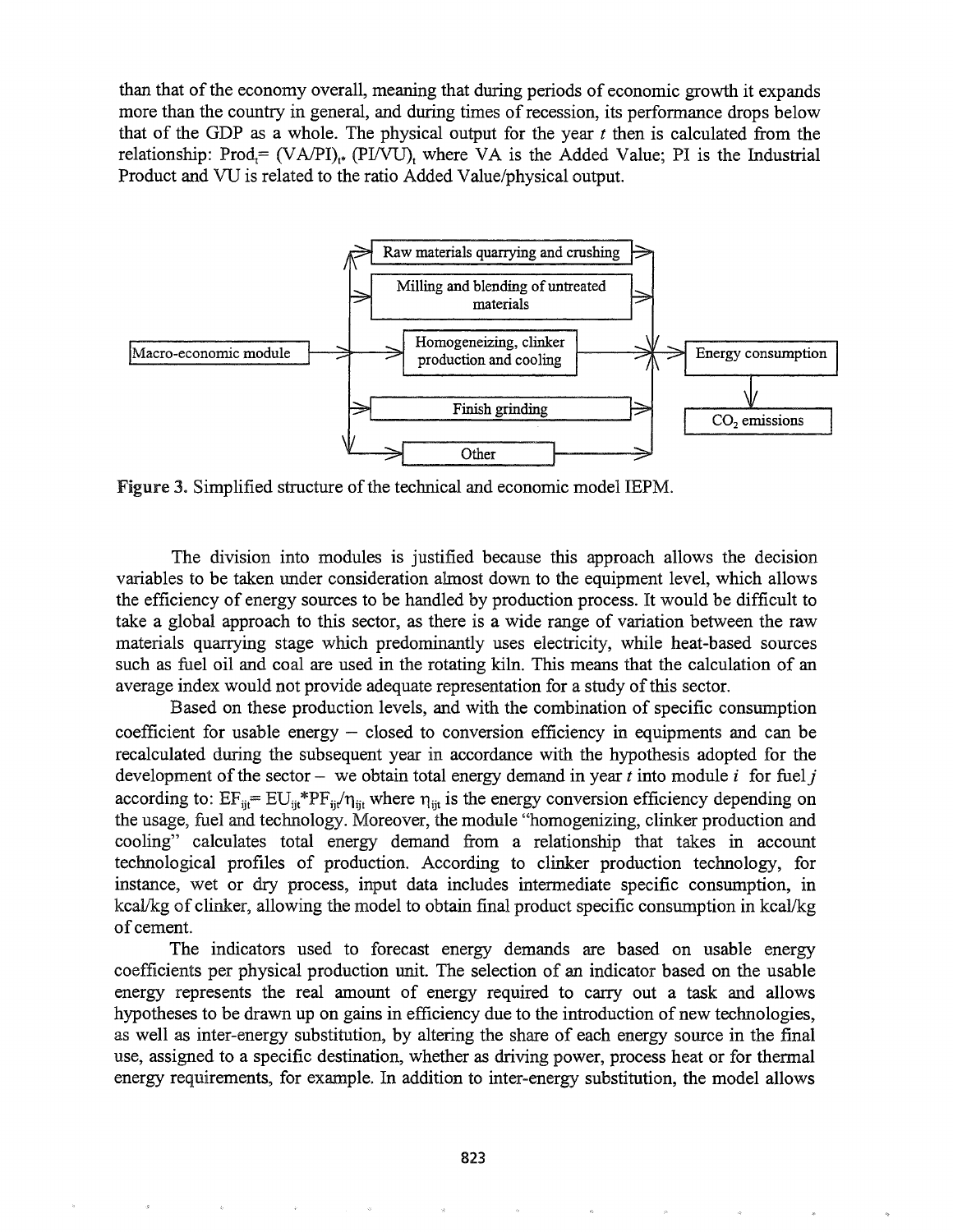consideration of the impact of the introduction of product mix changes and moreover waste materials left over from other activities and used as cement additives. The total amount of aditives then is calculated considering the individual amount of additives and product mix by cement kind. Further, an electricity cogeneration module and another module for calculating GHG emissions are included.

#### Energy Use Scenarios Through To 2015

In order to obtain an overview of the development of this sector over a twenty-year period, two macro-economic business-as-usual scenarios were adopted, backed by two alternative scenarios for each business-as-usual scenario, and whose basic hypotheses assume different levels of economic activity, one worst-case and the other best-case, drawn up by official planning agencies with acknowledged competency in this matter: respectively the National Bank for Economic and Social Development (BNDES) and the Institute for Applied Economic Research (IPEA). This correlation of national economic activity levels with the performance of a nation's cement industry is particularly useful, with a reasonable level of dependence noted between them as this is a sector that depends heavily on infrastructure development in Brazil. The use of development scenarios highlights trends in energy performance indicators over the longer term and helps define practical limits for the planning and implementation of actions fostering energy efficiency and mitigating GHG emissions.

In terms of energy use in the business-as-usual scenarios a trend line was extended from the recent past of this industry, particularly in 1990-1996, with no crises such as oil embargoes or conduct prompted by such difficulties. This means that the distribution of the use of sources was taken as retaining the same proportions as those noted currently within this sector, meaning that there would be no appreciable inter-energy substitution over the period. The main hypothesis adopted in the business-as-usual scenarios may be noted in the Table 1.

| Variable                               | <b>High Growth</b><br><b>Low Growth</b> |             |  |
|----------------------------------------|-----------------------------------------|-------------|--|
| GDP growth rate $(\%$ p.a.)            | 3.6                                     | 5.5         |  |
| % Industrial Output                    | $1.4 - 1.5$                             | $1.0 - 1.1$ |  |
| % Energy Sources (except kiln)         | Same proportions as today               |             |  |
| % Waste and Low Grade Fuels            | <b>Minimal</b>                          |             |  |
| % Dry Process Technology               | 100% from 2000 onwards                  |             |  |
| Specific consumption (kcal/kg clinker) | Reaches 730 kcal/kg of clinker in 2001  |             |  |
| <b>Electricity Efficiency</b>          | <b>Trend-Based</b>                      |             |  |
| <b>Amount of Additives in Cement</b>   | Close to current proportions            |             |  |
| <b>Product Mix</b>                     | Same as current proportions             |             |  |
| <b>Electricity Cogeneration</b>        | Not in Use                              |             |  |

Table 1. Summary of principal hypothesis adopted in the business-as-usual scenarios.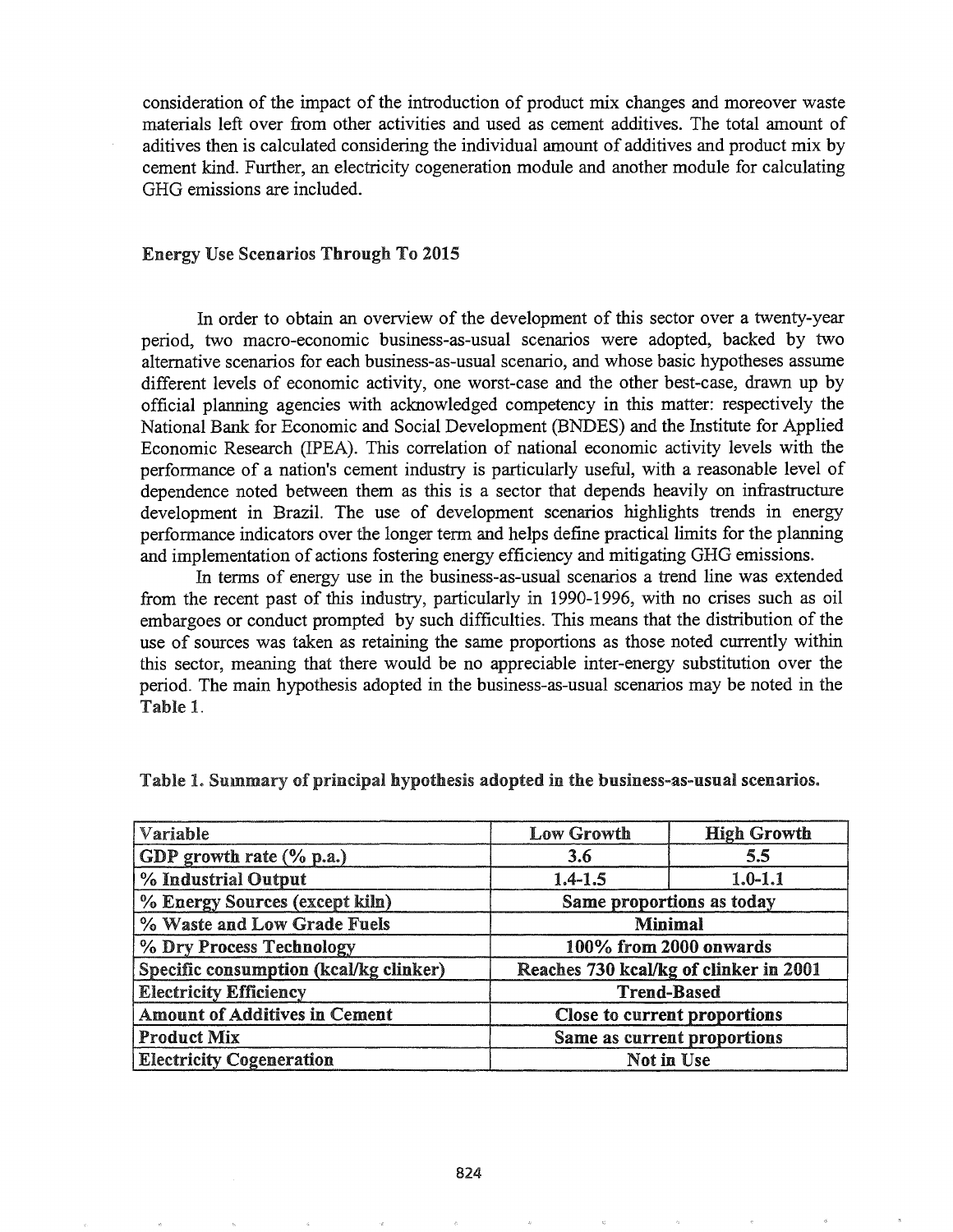| Variable                        | <b>Technical Potential</b> | <b>Market Potential</b>   |  |  |  |
|---------------------------------|----------------------------|---------------------------|--|--|--|
|                                 | (IA and IIA)               | (IB and IIB)              |  |  |  |
| % energy sources (except kiln)  |                            | Same proportions as today |  |  |  |
| % waste and low grade fuels     | 20% petroleum coke         | 20% in 2007               |  |  |  |
| % dry process technology        | 100%                       |                           |  |  |  |
| Specific consumption (kcal/kg)  | 640 kcal/kg                | 640 kcal/kg in 2006       |  |  |  |
| clinker)                        |                            |                           |  |  |  |
| <b>Electricity efficiency</b>   | 98 kWh/ton                 | 103 kWh/ton in 2015       |  |  |  |
| Amount of additives in cement   | <b>Maximum</b> proportions | 65% (PC-III) and          |  |  |  |
|                                 | allowed in rules           | 34% (PC-IV)               |  |  |  |
| <b>Product mix</b>              | 56.6% (PC-III) and         | 13.5% (PC-III) and        |  |  |  |
|                                 | 29.8% (PC-IV)              | 18.7% (PC-IV)             |  |  |  |
| <b>Electricity cogeneration</b> | 100%                       | 50% of the sector in 2015 |  |  |  |

Table 2- Summary of the hypothesis adopted in the alternative scenarios.

The alternative scenarios presented in this paper include a set of hypothesis that portray a context where improved use of energy may be noted in a more aggressive manner than usual. Table 2 gives a summary of the hypothesis adopted in these scenarios. The technical potential scenarios (IA and lIA) assume simultaneous instantaneous conversion of current systems to more efficient technologies and best practices from the year 2000 onwards. Further, specific consumption in Table 2 covers untreated mineral blending. In terms of market potential, this corresponds to an intennediate scenario between the business-as-usual scenarios, the trend-based scenarios and the theoretical energy efficiency technical potential scenarios. These hypotheses are based on situations noted in countries that are more advanced in technological terms within this sector, or even more aggressive behavior noted in the Brazilian industry, for example with cement additives. Essentially, the technical potential and market scenarios differ in terms of the penetration rates for more efficient equipment and practices. The technological options covered here include:

- a) Use of high-yield engines: results in efficiency gains of 84%-96%, compared to standard motors at 77%-94%;
- b) Variable speed drives: help reduce load variations, for electricity savings of 20%-50% in the operations;
- c) Grinding systems: Replacement of roller-press mills, achieving consumption rates of around 19 kWh/ton (Hunter 1997 *apud* COPPE 1998);
- d) Use of closed grinding circuits: In Brazil, some 25% of the facilities have the potential to use these circuits (Santi 1997);
- More efficient clinker production technologies: Penetration of precalciner technology, with an 86% potential substitution in Brazilian plants (SNIC 1998). The use of mineral mixtures in untreated products is also considered, resulting in fuel saving of 58 kcal/kg of clinker (Silva & Nebra 1993);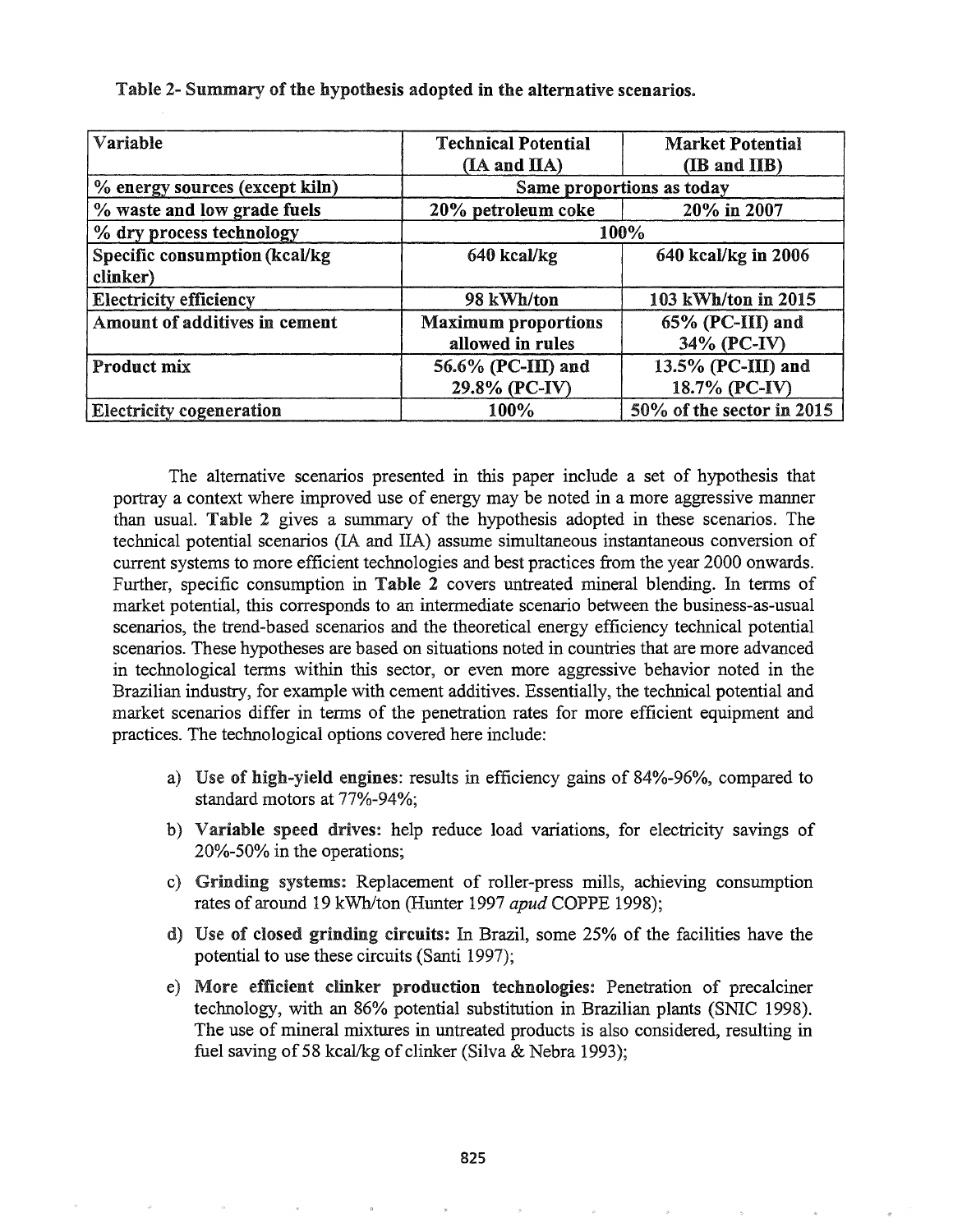- f) Clinker coolers: penetration of grate coolers, resulting in efficiency gains of 60%-75% (Buzzi & Sassone 1993);
- g) Electricity co-generation: re-use of exhaust gases may result in electricity production rates of 21.1 kWh/ton of clinker (CEMIG 1992);
- h) Solid wastes from other activities: includes the use of waste and low-grade fuels and the use of cement additives in a broader manner than that currently in use;
- i) Inter-energy substitution: shifting the share held by coal and fuel oil to natural gas.

The results obtained for the scenarios taken under consideration are given in Table 3, corresponding to cumulative results for period 1995-2015. In all scenarios, the energy consumption growth rates and GHG emissions are lower than those noted for physical production and GDP growth in the corresponding business-as-usual scenario, resulting in energy-production demand elasticity of less than one.

The use of alternative fuels (ie, solid wastes from other activities) represents around 20%-29% of the total final energy savings over the period, showing this to be a reasonably interesting alternative for both the sector and the country as a whole, as this reduces the need for oil imports and consequently helps even out the balance of trade. Similarly, dry process technology with precalciner offers great potential for use in Brazil as 86% of this sector still does not yet use it, particularly as this is a technology that is well-adapted to burning waste and low-grade fuels.

|                               | <b>Low Growth Scenarios</b> |      |              | <b>High Growth Scenarios</b> |           |              |  |
|-------------------------------|-----------------------------|------|--------------|------------------------------|-----------|--------------|--|
| Variable                      | I (BAU)                     | IA   | $\mathbf{I}$ | $II$ (BAU)                   | $\prod A$ | $_{\rm IIB}$ |  |
| Growth rate (% p. a.)         |                             |      |              |                              |           |              |  |
| <b>Physical Output</b>        | 6.8                         |      | 8.5          |                              |           |              |  |
| <b>Energy Demand</b>          | 6.5                         | 4.1  | 5.1          | 8.1                          | 5.7       | 6.7          |  |
| <b>GHG Emissions</b>          | 6.6                         | 2.8  | 5.0          | 8.3                          | 4.4       | 6.6          |  |
| Saving in fuels and emissions |                             |      |              |                              |           |              |  |
| <b>Solid Wastes (Mtoe)</b>    |                             | 9.4  | 6.9          |                              | 10.2      | 8.7          |  |
| Additives +                   |                             | 24.7 | 11.7         |                              | 29.8      | 10.9         |  |
| technology (Mtoe)             |                             |      |              |                              |           |              |  |
| $ CO2$ Emissions              |                             | 400  | 202          |                              | 480       | 245          |  |
| $\vert$ (Mton)                |                             |      |              |                              |           |              |  |

Table 3. Summary of results of energy demand simulations for the cement industry.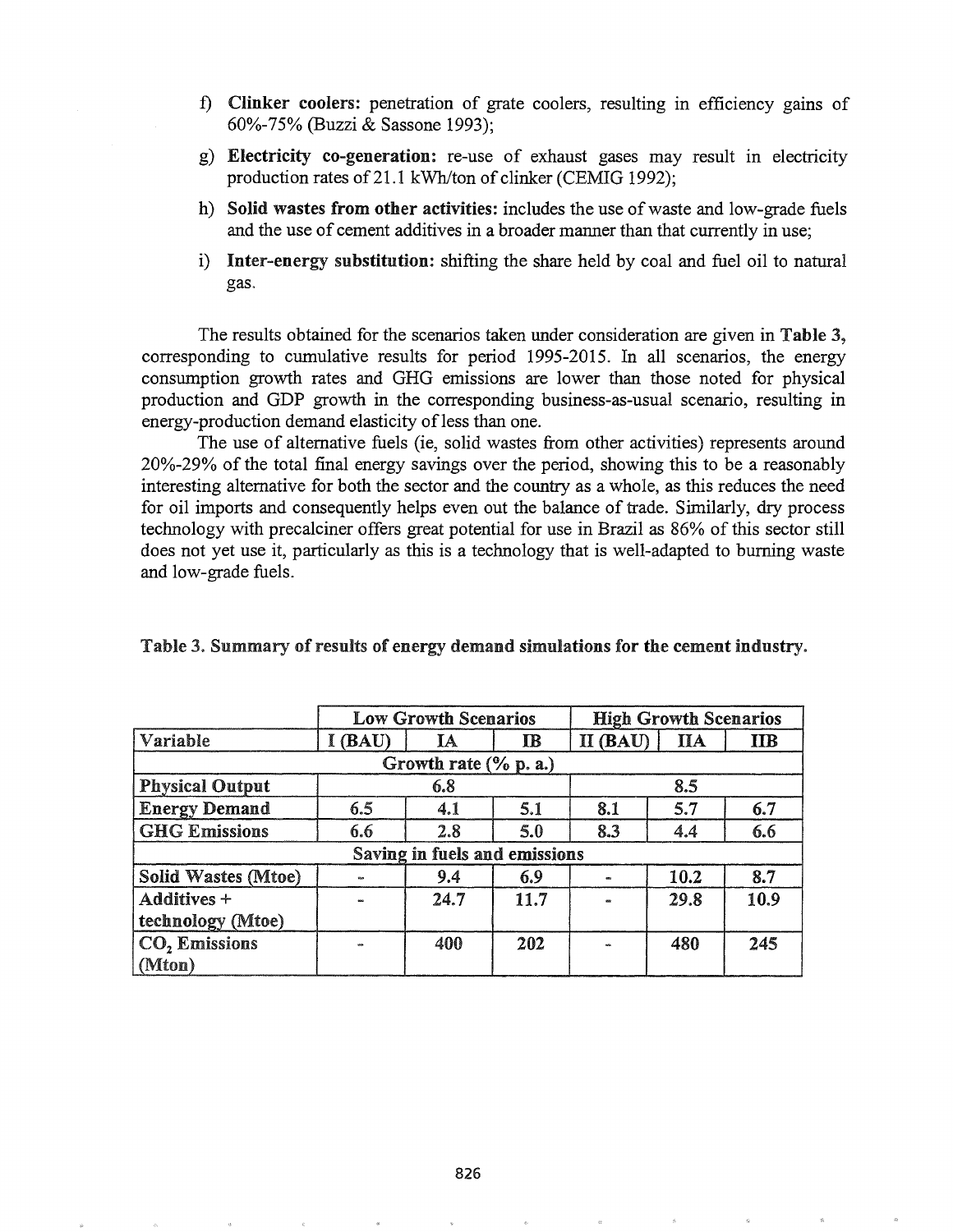|                            |         | <b>Low Growth Scenarios</b><br><b>High Growth Scenarios</b> |             |          |            |            |
|----------------------------|---------|-------------------------------------------------------------|-------------|----------|------------|------------|
| Variable                   | I (BAU) | IA                                                          | $_{\rm IB}$ | II (BAU) | <b>IIA</b> | <b>IIB</b> |
| <b>Electricity savings</b> |         |                                                             |             |          |            |            |
| <b>Gains in efficiency</b> |         | 5.4                                                         | 3.9         |          | 6.6        | 4.6        |
| (Mtoe)                     |         |                                                             |             |          |            |            |
| <b>Cogeneration</b> (Mtoe) |         | 2.6                                                         | 1.3         | m        | 3.1        | 4.9        |
| <b>Physical Indicators</b> |         |                                                             |             |          |            |            |
| <b>Heat consumption</b>    | 636     | 328                                                         | 450         | 636      | 328        | 450        |
| (kcal/kg)                  |         |                                                             |             |          |            |            |
| Electricity                | 113     | 98.0                                                        | 103         | 113      | 98.0       | 103        |
| Consumption -              |         |                                                             |             |          |            |            |
| (kWh/ton)                  |         |                                                             |             |          |            |            |
| $CO2$ Emissions            | 0.630   | 0.306                                                       | 0.463       | 0.630    | 0.306      | 0.463      |
| (ton/ton cement)           |         |                                                             |             |          |            |            |

Table 3 (cont.). Summary of results of energy demand simulations for the cement industry.

Under the low growth scenario, the technical potential for energy conservation is around 42.1 Mtoe (obtained adding electricity and fuels savings showed in the Table 3), equivalent to a reduction of 31.2% in total consumption. Similarly, in a faster growth scenario for the economy (scenario IIA), the technical potential for energy savings reaches 49.8 Mtoe, equivalent to 32.3% of total consumption in relation to scenario II (High growth scenario-business as usual).

The electricity conservation measures introduced by the sector would result in savings of 5.4-6.63 Mtoe (a drop of 11.5%-12.6% of the total), resulting specific electricity consumption of 98 kWh/ton of cement from the year 2000 onwards for both economic growth scenarios (scenarios IA and IIA). In terms of specific heat-energy consumption, this reaches 328 kcal/kg of cement - 48.3% lower than the business-as-usual scenario. This improvement is a result of the assumed reduction in specific consumption through the introduction of more efficient clinker production technologies and principally through the shift from regular and compound Portland Cement to special cements such as Blast-Furnace Portland Cement and Portland-Pozzolan Cement.

The technical reduction potential of  $CO<sub>2</sub>$  emissions varies between 44.5%-45.8% of the total, in relation to the business-as-usual scenarios, corresponding to around 400 Mtons to 480 Mtons, some 26 times the amount of emissions in the base-year. The main factor behind this appreciable reduction was the use of the amount of additives to the maximum of their potential, which also represents fossil energy savings in the kiln, for clinkering reactions. Making good use of the amount of additives to Portland Cement, in addition to greater participation by Blast-Furnace Portland Cement and Portland-Pozzolan Cement all make a decisive contribution to reducing specific heat-energy consumption.

In the market potential scenarios (scenarios IB and IIB), the improvement noted in specific heat consumption is due largely to the introduction of more efficient technologies, making the best possible use of cement additives, and moving away from traditional types of cement to special cements (blast-furnace and pozzolan). Altogether, Blast-furnace and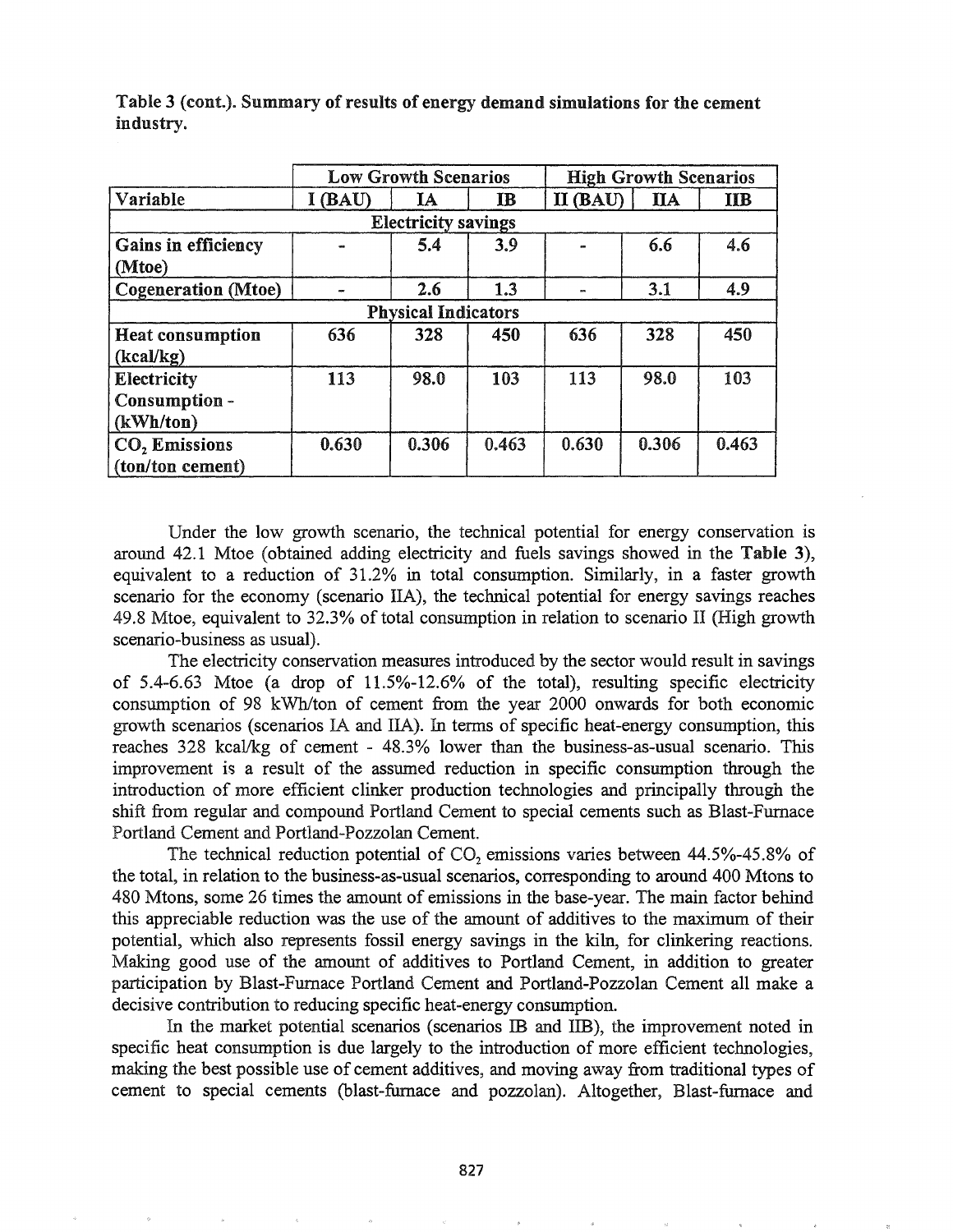pozzolan cements account for 32% of total output from 2000 onwards, helping reduce specific total energy and heat energy consumption to 636 and 450 kcal/kg of cement in 2015 respectively. The percentages for substitution and additives cover only regions where raw materials and waste materials are available for this purpose, as high transportation costs hamper widespread use of this practice in other parts of Brazil.

As already mentioned, these results for the market potential scenarios fall between those obtained for the business-as-usual scenarios and the technical potential scenarios. For the low growth scenario (Scenario IB), the market potential indicates a drop in energy demands from 23.9 Mtoe (18.9% of the total between 1995-2015), while the high growth scenario (Scenario IIB) puts this reduction at 29.1 Mtoe (18.8%).

In terms of electricity consumption, the conservation measures introduced in the market potential scenarios allow specific rates to be reached of 103 kWh/ton of cement. The difference noted in these figures for the technical potential and market scenarios is due to the different penetration rates of more efficient equipment, due to differences in economic feasibility found at COPPE (1998).

#### Conclusions

In all scenarios, the reduction in  $CO<sub>2</sub>$  emissions is relatively significant, over two hundred million tons. This reduction is strongly influenced by rising levels of additives as the principal factor is the emissions from the decarbonation of the raw materials. The use of waste and low-grade fuels boosts the level of emissions, due to a higher emission factor, although this results in savings for other traditional fuels such as coal and fuel oil, in addition to offering an alternative solution for the disposal of solid wastes.

In terms of electricity consumption, the gains in efficiency deriving from the implementation of the technical options considered represents most of the potential reduction in specific consumption. Additionally, electricity co-generation based on the heat content of exhaust gases - although not making this sector self-sufficient in tenns ofthis input material based on the bottoming system - has nevertheless proven reasonably attractive, with reductions of up to  $14\%$  in power generation demands by this sector.

Despite the guesstimates and uncertainties involved in any analysis of this type, the figures obtained offer an indication of the impressive potential for reducing energy demands and consequently CO<sub>2</sub> emissions. These figures show that through the introduction of more efficient production technologies such as a precalciner kilns and grate coolers, together with larger amounts of additives, it would be possible to reduce the demand for fuels by 10.9-24.7 Mtoe, while these savings would reach  $6.9-10.2$  Mtoe through the use of waste and low-grade fuel. Additionally, there is obviously marked potential for reducing  $CO<sub>2</sub>$  emissions by 200-400 Mton, cutting the specific emission rate from  $0.652$  ton of CO<sub>2</sub> per ton of cement in baseyear to  $0.306$ -0.463 ton of CO<sub>2</sub> per ton of cement in 2015 in alternative scenarios.

Actions designed to foster energy conservation and mitigate GHG emissions should thus assign top priority to boosting the amount of additives and the introduction of more efficient clinker production technologies. Additionally, measures based on the rational use of electricity, in parallel to the introduction of more sophisticated technologies and cogeneration facilities, will lighten demands on the power generation sector, delaying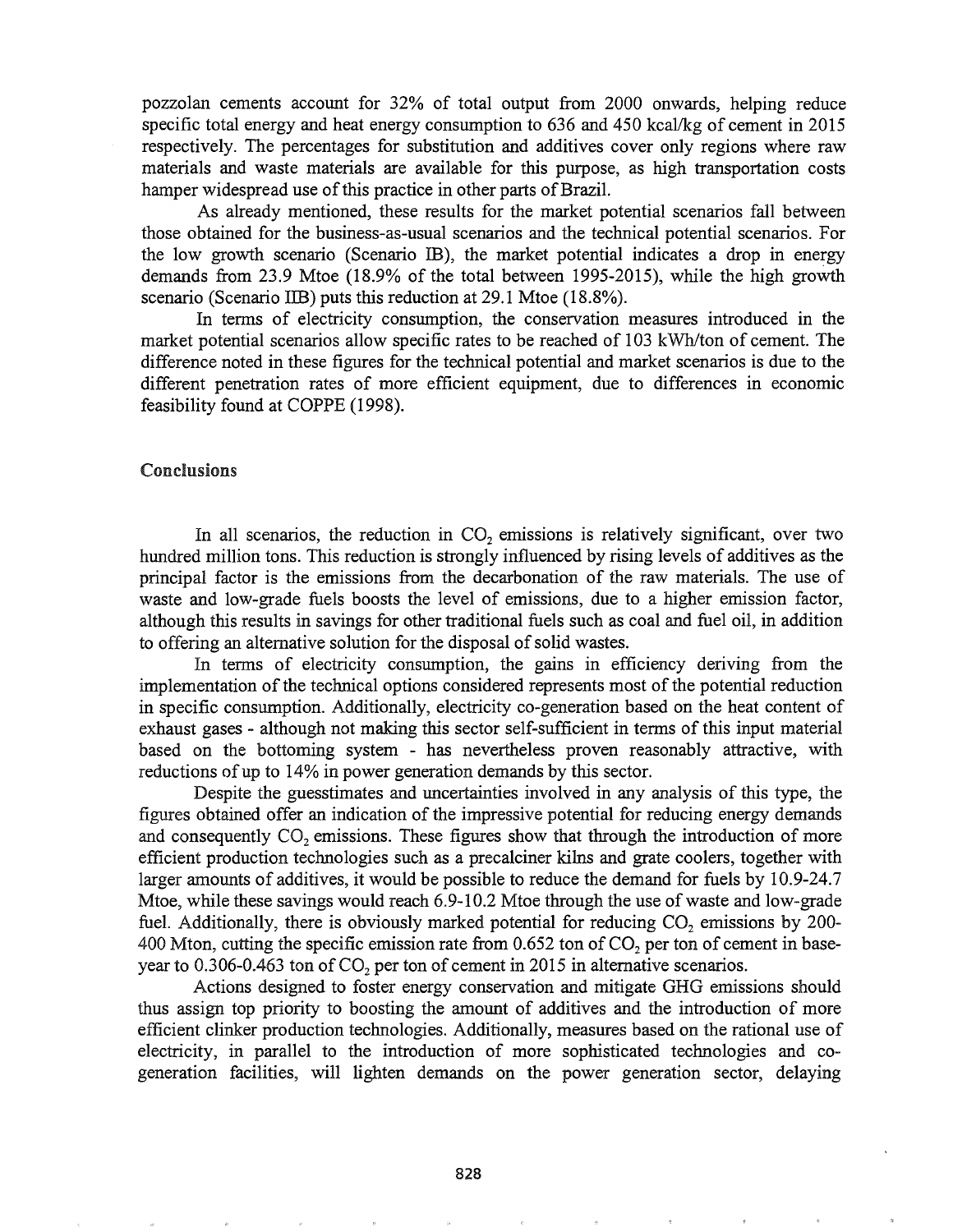environmental impacts. According to the figures obtained in this simulation, the total possible electricity savings range between 5.2-9.7 Mtoe, or 17.9-33.4 TWh.

### Acknowledgements

Authors are grateful to valuable suggestions given by Alexandre S. Szklo during the thesis work.

## References

- Buzzi, Von S.; Sassone, G. 1993. *Optimierung des Klinkerkühlerbetriebs. (Optimization of Clinker cooler operation).* Revised Text of a lecture to the VDZ Congress'93. Dusseldorf. Germany.
- [CEMIG] Companhia Energética de Minas Gerais. 1992. *Cogeração no setor cimenteiro*. Conselho Estadual de Energia. Governo do Estado de Minas Gerais. Belo Horizonte. Brasil.
- [COPPE] Coordenayao dos Programas de P6s-graduayao em Engenharia. 1998. *Estimativa do potencial de conserva9QO de energia eletrica pelo lado da demanda no\_Brasil.* Projeto PROCEL/COPPETEC. Programa PNUD *BRAJ93/032.* Relat6rio Final. Rio de Janeiro. BrasiL
- Fonseca, M. A. S.; Carmo, A. J. B.; Terada, O. A. 1992. "Consumo energético na indústria brasileira de cimento" In *Seminario eEE/Brasil* - *Setores industriais intensivos em energia.* IPT/SP. Sao Paulo. BrasiL

Marciano J. E.; Kihara, Y. 1997. *"Looking Green*". World Cement. n<sup>o</sup> 27. April.

[MME] Ministério das Minas e Energia. 1997. Balanço Energético Nacional. Brasília. Brasil.

[MMEIFDTE] 19950 Balan~o *de Energia Util* - *Modelo de Avalia9ao do Potencial de Economia de Energia*. Ministério das Minas e Energia. Brasília.